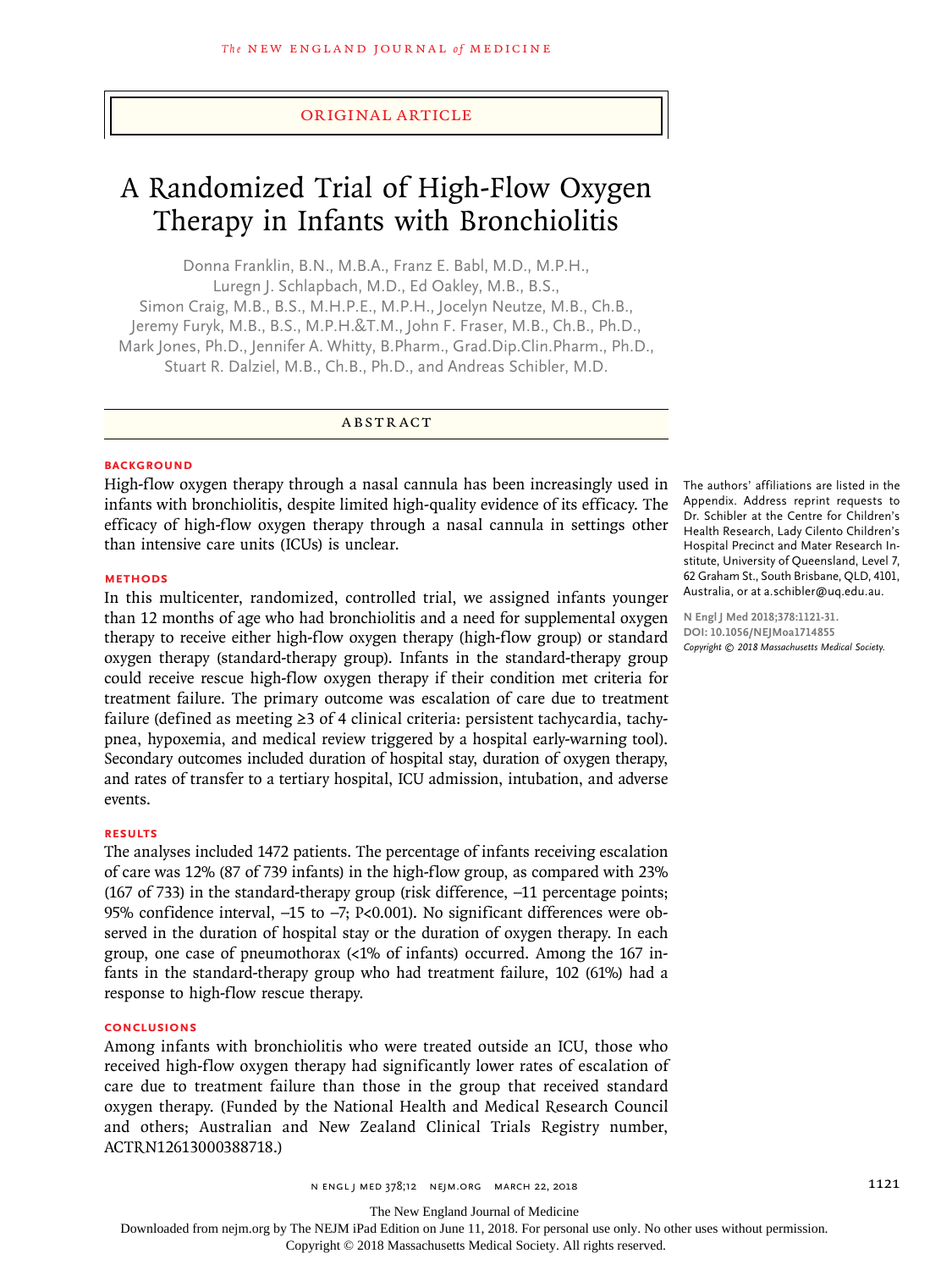**BRONCHIOLITIS, AN ACUTE LOWER AIRWAY**<br>lung disease that is generally caused by respiratory viruses, is the most common reason worldwide for nonelective hospital admission lung disease that is generally caused by respiratory viruses, is the most common reason worldwide for nonelective hospital admission in infants. In the United States, bronchiolitis is responsible for \$1.7 billion in hospitalization costs annually.1,2 In Australia and New Zealand, there has been a population-based increase in admissions to the intensive care unit (ICU) for bronchiolitis, with associated increases in hospital costs.3

Numerous studies have investigated the role of medical therapies<sup>4</sup> in infants with bronchiolitis; none of these interventions have shown efficacy.5 The American Academy of Pediatrics guidelines recommend only supportive therapy that includes oxygen therapy for hypoxemia, respiratory support, and the maintenance of hydration.5,6

Respiratory support as provided in emergency and ward settings has been limited to oxygen delivered through a standard nasal cannula, at a rate of up to 2 liters of 100% oxygen per minute, to treat hypoxemia.7 The hallmark of severe bronchiolitis is small airway inflammation resulting in hypoxemia, hypercarbia, and increased work of breathing,<sup>1</sup> all of which respond to the provision of positive pressure. However, respiratory support involving continuous positive airway pressure, intubation, and mechanical ventilation<sup>8-10</sup> has traditionally been restricted to the intensive care setting.

High-flow oxygen therapy through a nasal cannula has emerged as a new method to provide respiratory support for respiratory diseases in neonates, infants, children, and adults.<sup>11-13</sup> Humidified and heated air that is blended with oxygen and delivered through a nasal cannula provides a degree of positive airway pressure.14,15 Observational and physiological studies suggest that decreased work of breathing,<sup>16</sup> improved oxygenation, and reduced rates of intubation are associated with high-flow oxygen therapy.17,18 We conducted a multicenter, randomized trial to test whether early treatment with high-flow therapy in infants with bronchiolitis and hypoxemia in emergency departments and general pediatric wards would result in fewer infants having treatment failure that leads to the escalation of care.

#### Methods

#### **Trial Design and Oversight**

Emergency departments and general pediatric inpatient units in 17 tertiary and regional hospitals in Australia and New Zealand participated in the trial. The human research ethics committee at each participating site approved the trial. The protocol, available with the full text of this article at NEJM.org, has been published previously.19 The trial was overseen by a steering committee with a principal investigator at each site. The authors vouch for the accuracy and completeness of the data and for the fidelity of the trial to the protocol. The first drafts of the manuscript were written by the first and last authors with input from all the authors. Although the intervention could not be masked, all the investigators remained unaware of the trial outcome until all the data were locked at the end of trial in December 2016, after the analysis of data from all recruited patients. The high-flow equipment and consumables for all the trial sites were donated by Fisher and Paykel Healthcare, which had no involvement in the design and conduct of the trial, the analysis of the data, or in the preparation of the manuscript or the decision to submit it for publication.

#### **Patients**

Infants younger than 12 months of age were eligible for inclusion on presentation to an emergency department or inpatient unit if they had clinical signs of bronchiolitis and a need for supplemental oxygen therapy to keep the oxygensaturation level in the range of 92 to 98% (or 94 to 98% at the 11 hospitals with higher saturation thresholds for intervention in hypoxemia, in alignment with their institutional practice). Bronchiolitis in an infant was defined according to the American Academy of Pediatrics<sup>20</sup> criteria as symptoms of respiratory distress associated with symptoms of a viral respiratory tract infection.<sup>5</sup> We excluded critically ill infants who had an immediate need for respiratory support and ICU admission; infants with cyanotic heart disease, basal skull fracture, upper airway obstruction, or craniofacial malformation; and infants who were receiving oxygen therapy at home.

The New England Journal of Medicine

Downloaded from nejm.org by The NEJM iPad Edition on June 11, 2018. For personal use only. No other uses without permission.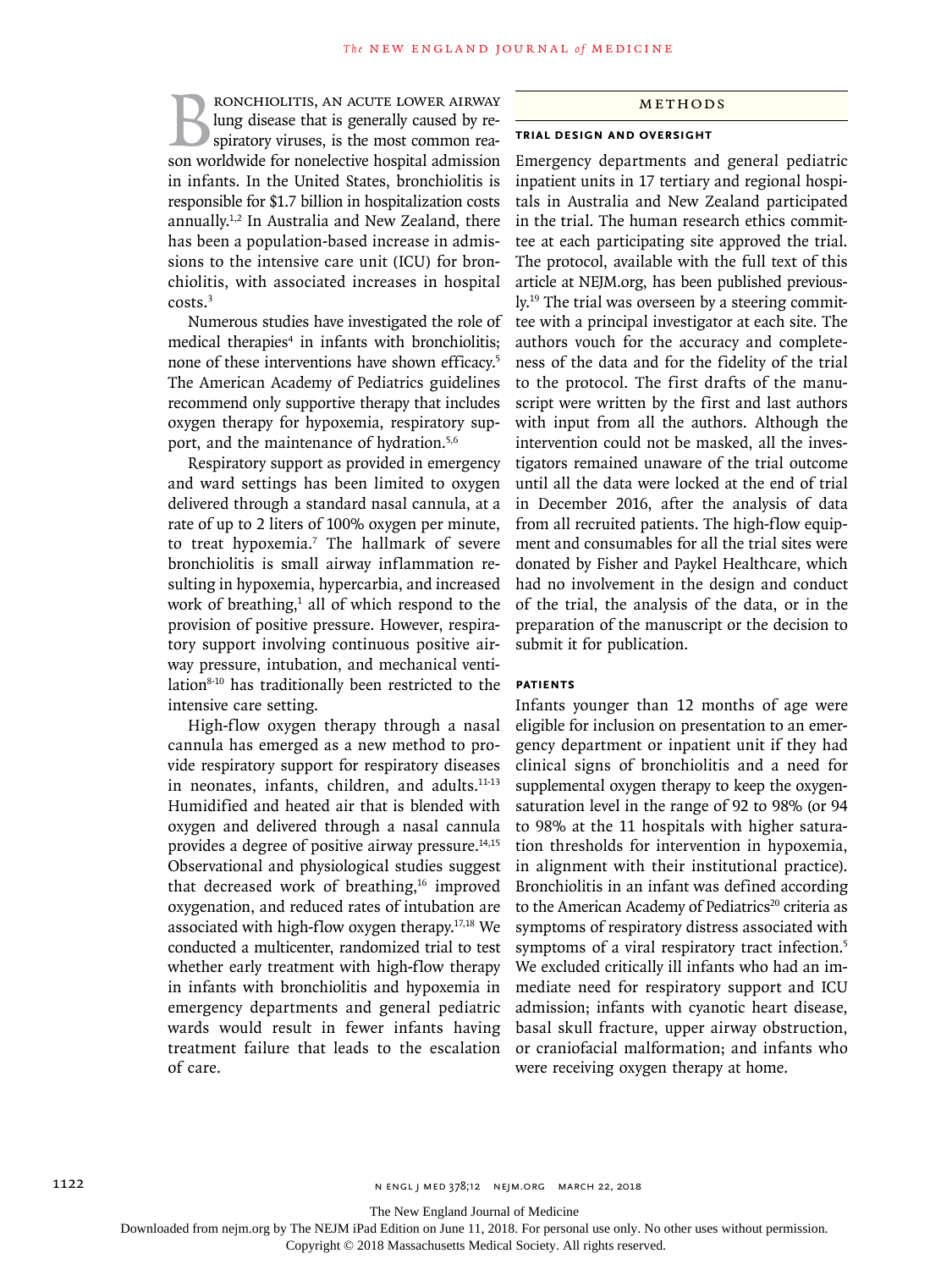all the parents or guardians with the use of either an immediate (prospective) or a deferred (retrospective) consent process (see Section 4.3 in the Supplementary Appendix, available at NEJM .org). At the time of the trial, high-flow therapy was considered to be the normal standard practice in the trial centers; therefore, the ethics committee allowed the deferred-consent process.

## **Randomization**

A computer-generated randomization sequence with a block size of 10 was used, and infants were stratified according to participating center. Sequentially numbered, sealed, opaque envelopes containing the treatment assignment (in a 1:1 ratio) were opened when eligibility criteria were met. Masking of the assigned treatment was not possible, given the visually obvious differences between the two interventions.

## **Trial Interventions**

Infants in the high-flow group received heated and humidified high-flow oxygen at a rate of 2 liters per kilogram of body weight per minute, delivered by the Optiflow system with the use of an age-appropriate Optiflow Junior cannula and the Airvo 2 high-flow system (Fisher and Paykel Healthcare). The fraction of inspired oxygen  $(FIO<sub>2</sub>)$  for high-flow use was adjusted to obtain oxygen-saturation levels in the range of 92 to 98% (or 94 to 98% at the 11 hospitals with higher saturation thresholds). Weaning of the F<sub>IO<sub>2</sub></sub> to the level of ambient air (0.21) was permitted at any time to provide the lowest possible oxygen percentage to maintain an oxygen-saturation level of at least 92% (or ≥94% in the 11 specified hospitals). High-flow oxygen therapy was stopped after 4 hours of receiving an F10, of 0.21 while oxygen levels were maintained in the expected range.

Infants in the standard-therapy group received supplemental oxygen through a nasal cannula, up to a maximum of 2 liters per minute, to maintain an oxygen-saturation level in the range of 92 to 98% (or 94 to 98%, depending on institutional practice). Weaning from supplemental oxygen was permitted at any time to provide the lowest possible oxygen level delivered to main-

Written informed consent was obtained from tain an oxygen-saturation level of at least 92%  $(or ≥ 94%).$ 

> Enteral feeding was recommended, depending on the clinician's preference. Oral intake of food (liquid or solid) was allowed, particularly during weaning from the treatment.

## **Trial Outcomes**

The primary outcome was treatment failure that resulted in escalation of care during that hospital admission. At the point of care, the treating clinicians determined the presence of treatment failure if at least three of four clinical criteria were met and clinicians decided that escalation of care was required. The criteria were as follows: the heart rate remained unchanged or increased by any amount since admission (by contrast, a decrease of >5 beats per minute or into the normal range indicated treatment success); the respiratory rate remained unchanged or increased by any amount since admission (by contrast, a decrease of >5 breaths per minute or into the normal range indicated treatment success); the oxygen requirement in the high-flow group exceeded an  $Fio_2$  of at least 0.4 to maintain an oxygen-saturation level of at least 92% (or ≥94%, depending on the institution) or the requirement for supplemental oxygen in the standard-therapy group exceeded 2 liters per minute to maintain an oxygen-saturation level of at least 92% (or ≥94%); and the hospital internal early-warning tool triggered a medical review and escalation of care (see below). Clinicians were allowed to escalate therapy if they were concerned for other clinical reasons that were not captured in the four clinical criteria.

All the participating hospitals used an earlywarning tool to trigger escalation of care, with 11 of the 17 centers using an identical scoring system and 6 using comparable systems (see Section 4.14 in the Supplementary Appendix). The early-warning tools were all based on multiple physiological and clinical variables that mandated medical review and escalation of care when limits were breached. Escalation of treatment or the level of care was defined as an increase in respiratory support or transfer to an ICU. For infants in the standard-therapy group who received escalation of care, it was suggested to change to

The New England Journal of Medicine

Downloaded from nejm.org by The NEJM iPad Edition on June 11, 2018. For personal use only. No other uses without permission.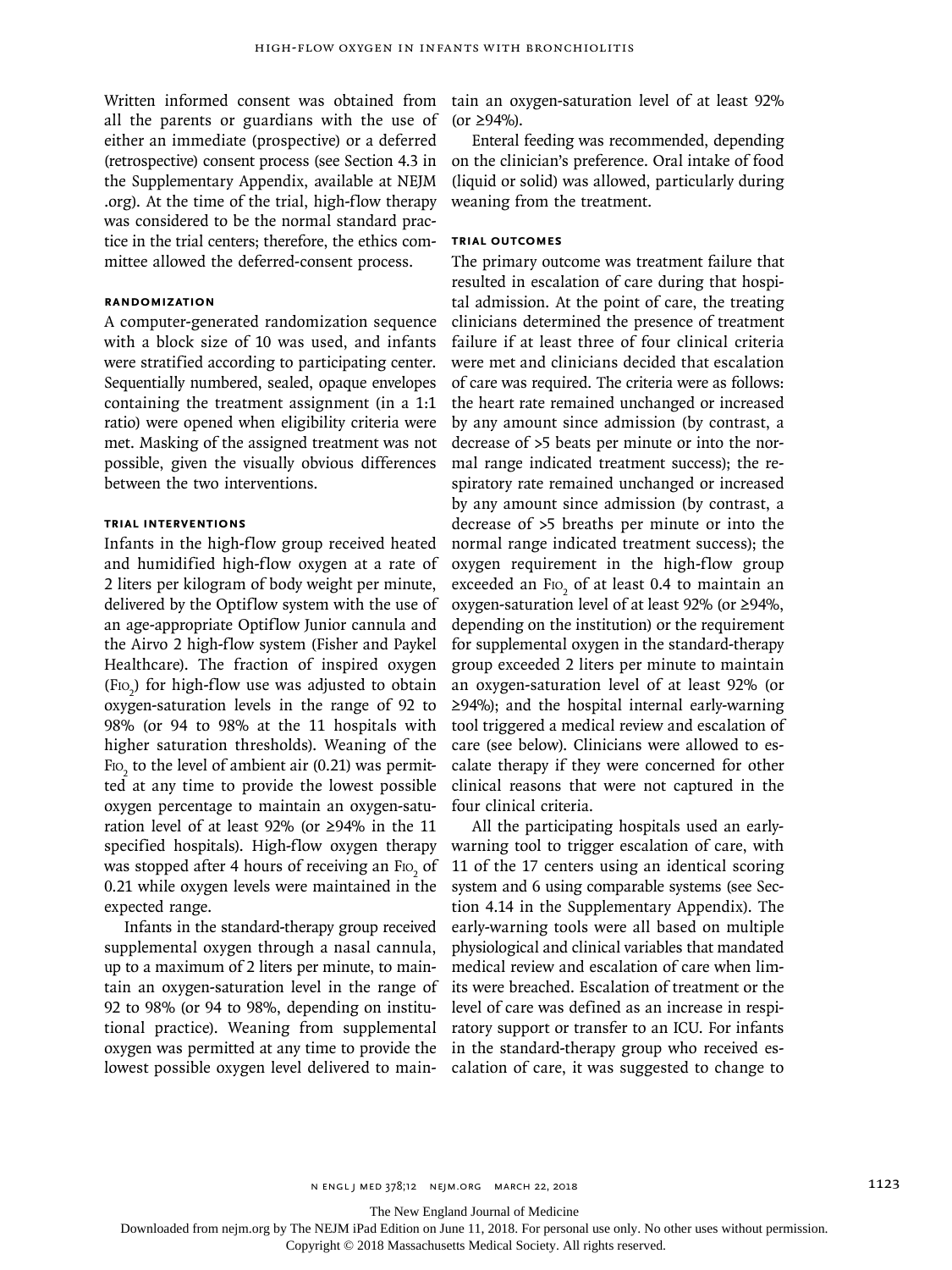high-flow therapy in the inpatient environment at the discretion of the clinician.

Prespecified secondary outcomes included the proportion of infants who were transferred to an ICU, which included admission to an on-site ICU or transfer to an ICU at a tertiary hospital; the duration of hospital stay; the duration of ICU stay; the duration of oxygen therapy; intubation rates; and adverse events. Data regarding treatment that was not specified as part of the trial were recorded, as were data regarding medications. The nine centers that had no on-site ICU had to transport infants who required intensive care to a hospital that provided these pediatric services. A serious adverse event was defined as any event that was fatal, life-threatening, permanently disabling, or incapacitating or that resulted in a prolonged hospital stay.

## **Statistical Analysis**

Assuming a baseline rate of treatment failure of 10% in the standard-therapy group and a 50% lower rate (5%) in the high-flow group, we calculated that 582 infants per group would provide the trial with 90% power at a type I error of 0.05 to show a rate of treatment failure that was significantly lower with high-flow therapy than with standard therapy (see Section 4.4 in the Supplementary Appendix). Assuming a rate of withdrawal or loss to follow-up of approximately 10 to 20%, we calculated an overall sample size of 1400. The primary and secondary outcomes were analyzed on the basis of the assigned treatment group.

Data were analyzed first for all infants who received escalation of care. Data were then analyzed again for all infants who received escalation of care and for whom secondary chart review independently confirmed that at least three of the four clinical criteria for treatment failure had been met. Descriptive statistics were used to report the baseline characteristics of the total trial cohort, according to treatment group. The primary outcome measure for the investigation of the escalation of care due to treatment failure was analyzed with the use of a chi-square test and was reported as the relative risk and the risk difference with 95% confidence intervals and P values. The continuous outcome measure of the duration of hospital stay was approximately

independent samples was used. Analyses of secondary outcomes were based on the chi-square test for proportions and on Student's t-tests of independent samples for continuous measures.

Prespecified subgroups included infants who had been born prematurely (at <37 weeks of gestation), infants with a previous hospital admission for respiratory disease, infants with a congenital heart defect, infants younger than 3 months of age and those younger than 6 months of age (with correction for prematurity), and infants presenting to hospitals with an on-site ICU and those without an on-site ICU. A test for interaction between treatment group and subgroup on the basis of a log binomial regression model was used to test for homogeneity of relative risks between subgroups. If there was no evidence of heterogeneity in a subgroup analysis, the overall relative risk was assumed for that subgroup. Exploratory analyses involved patients who received escalation of care.

#### Results

### **Characteristics of the Patients**

Infants were recruited between October 2013 and August 2016. A total of 2217 infants were eligible for inclusion, of whom 1638 (74%) underwent randomization (Fig. 1). A total of 210 parents or guardians (12%) declined consent (166 with deferred consent and 44 with immediate consent); thus, 1472 infants were included in the analyses. The baseline demographic and physiological characteristics of the infants were similar in the two groups (Table 1, and Table S1A and S1B in the Supplementary Appendix). Respiratory syncytial virus (RSV) was the most common virus detected, and premature birth was the most common coexisting condition.

#### **Primary Outcome**

normally distributed; hence, Student's t-test of therapy, and a log-rank test confirmed a lower Treatment failure with escalation of care occurred in 87 of 739 infants (12%) in the highflow group, as compared with 167 of 733 (23%) in the standard-therapy group (risk difference, −11 percentage points; 95% confidence interval [CI], −15 to −7; P<0.001). The Kaplan–Meier plot showed a higher rate of treatment success among infants treated with high-flow oxygen therapy than among those who received standard oxygen

The New England Journal of Medicine

Downloaded from nejm.org by The NEJM iPad Edition on June 11, 2018. For personal use only. No other uses without permission.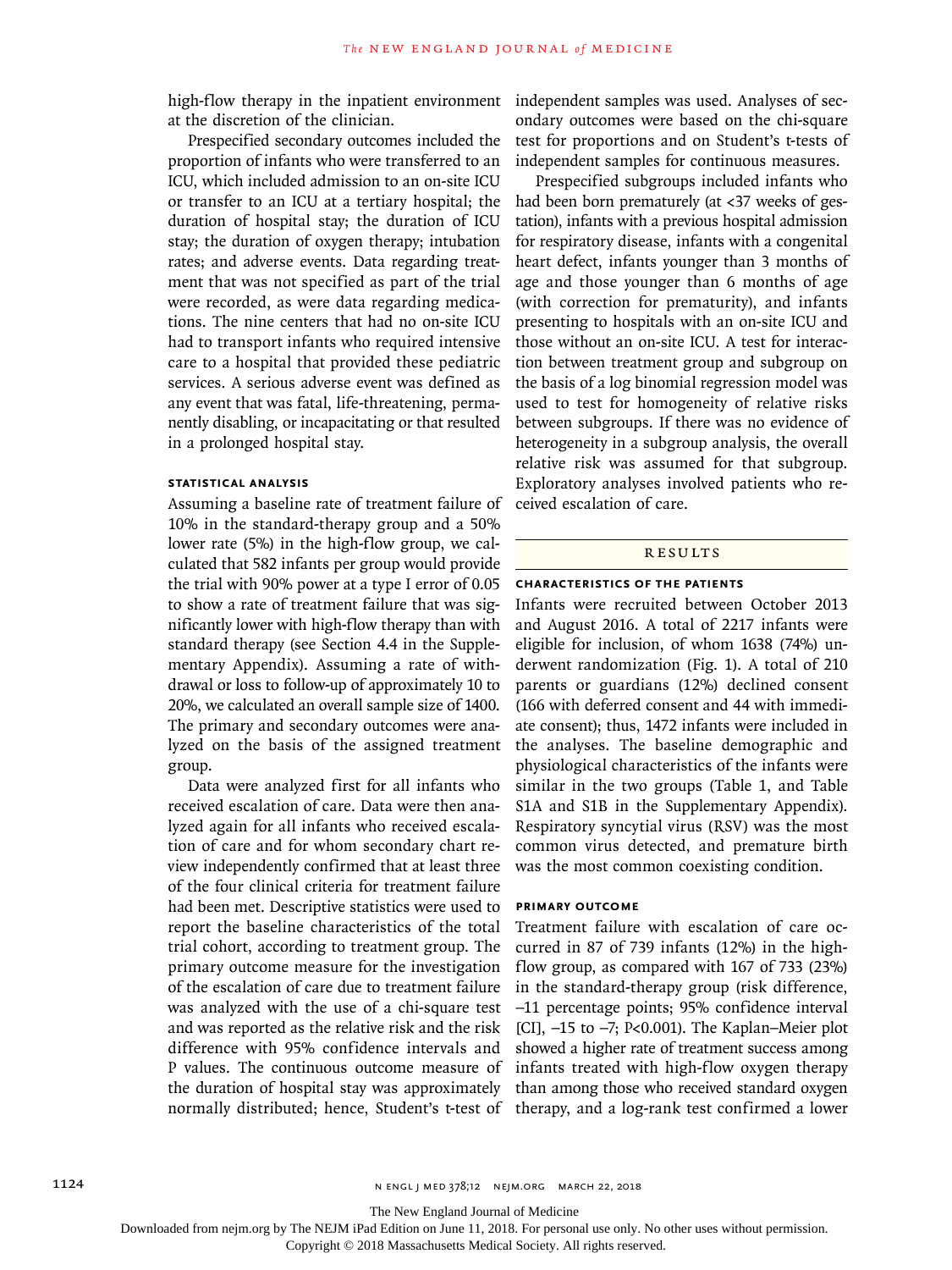hazard of treatment failure in the high-flow group  $(P<0.001)$  (Fig. 2). Among infants who had treatment failure, the interval between enrollment and escalation of care did not differ significantly between the two groups (Table 2). The number needed to treat to prevent one instance of escalation of care was 9 (95% CI, 7 to 14).

The effect of the intervention on escalation of care was independent of age. The treatment effect of the intervention differed significantly between hospitals with an on-site ICU and those without an on-site ICU (P<0.001). In hospitals without an on-site ICU, escalation of care occurred in 20 of 270 infants (7%) in the high-flow group, as compared with 69 of 247 (28%) in the standard-therapy group (risk difference, −21 percentage points; 95% CI, −27 to −14). However, in hospitals with an on-site ICU, escalation of care occurred in 67 of 469 (14%) in the high-flow group and in 98 of 486 (20%) in the standardtherapy group (risk difference, −6 percentage points; 95% CI, -11 to -1). Analyses that considered a history of prematurity or previous hospital admission showed no effect on the primary outcome. There were no significant differences in outcome between RSV-positive infants and RSV-negative infants.

The results were similar in all the infants receiving escalation of care who were independently confirmed to meet at least three of the four clinical criteria for treatment failure (Table 2, and Fig. S1 in the Supplementary Appendix). According to independent chart review, clinicians escalated therapy in 86 of 254 infants (34%; 34 infants in the high-flow group and 52 in the standard-therapy group) who did not meet three of the four prespecified clinical criteria. A total of 53 infants in the high-flow group (7%) met this threshold and received escalation of care, as compared with 115 (16%) in the standard-therapy group (risk difference, −9 percentage points; 95% CI, −12 to −5; P<0.001) (Table 2). The severity of disease as measured immediately before the time of escalation of care was similar in the two trial groups with regard to the absolute heart rate and the transcutaneous oxygen saturation level; however, the respiratory rate was significantly higher in the high-flow group than in the standard-therapy



**Figure 1. Numbers of Infants Who Were Screened, Assigned a Trial Group, and Included in the Primary Analysis.**

Infants younger than 12 months of age who had respiratory illness were screened for eligibility in the participating hospitals. Informed consent was obtained from parents or guardians with the use of either an immediate (prospective) or a deferred (retrospective) consent process. At the time of the trial, high-flow therapy was considered to be the normal standard practice in the trial centers, so the ethics committee allowed the deferredconsent process.

group (Table 3). The most common reason that on-site ICU and in those without an on-site ICU triggered escalation of care was the hospital early-warning tool. The proportion of infants meeting the clinical criteria triggering escalation of care was similar in hospitals with an

The New England Journal of Medicine

Downloaded from nejm.org by The NEJM iPad Edition on June 11, 2018. For personal use only. No other uses without permission.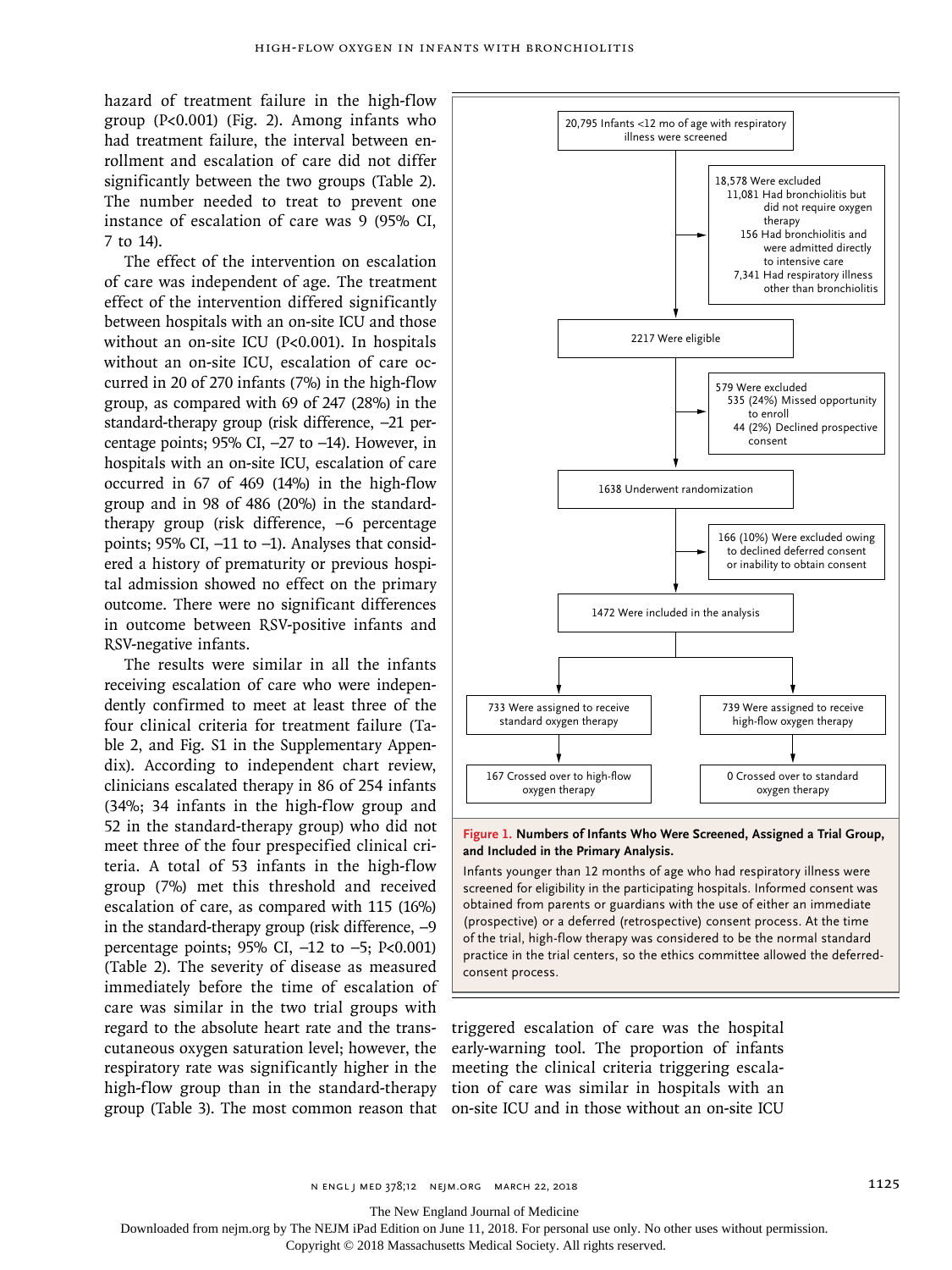| Table 1. Baseline Characteristics of the Infants with Bronchiolitis.* |                                       |                                       |  |  |  |
|-----------------------------------------------------------------------|---------------------------------------|---------------------------------------|--|--|--|
| Characteristic                                                        | Standard-Therapy Group<br>$(N = 733)$ | <b>High-Flow Group</b><br>$(N = 739)$ |  |  |  |
| Age                                                                   |                                       |                                       |  |  |  |
| $Mean - mo$                                                           | $6.10 \pm 3.44$                       | $5.76 \pm 3.54$                       |  |  |  |
| Distribution - no. $(\%)$                                             |                                       |                                       |  |  |  |
| ≤3 mo                                                                 | 186 (25)                              | 211 (29)                              |  |  |  |
| $>3$ to 6 mo                                                          | 170(23)                               | 187(25)                               |  |  |  |
| $>6$ mo                                                               | 377 (51)                              | 341 (46)                              |  |  |  |
| Weight $-$ kg                                                         | $7.60 \pm 2.21$                       | $7.27 \pm 2.25$                       |  |  |  |
| Female sex — no. $(\%)$                                               | 262 (36)                              | 285 (39)                              |  |  |  |
| Race or ethnic group - no. (%) +                                      |                                       |                                       |  |  |  |
| White                                                                 | 379 (52)                              | 390 (53)                              |  |  |  |
| Aboriginal or Torres Strait Islander                                  | 31(4)                                 | 28(4)                                 |  |  |  |
| Maori or Pacific Islander                                             | 217 (30)                              | 199 (27)                              |  |  |  |
| Other or unknown                                                      | 106(14)                               | 122(17)                               |  |  |  |
| Premature birth — no. $(\%)$ :                                        | 128 (17)                              | 137 (19)                              |  |  |  |
| Neonatal respiratory support - no. $(\%)$                             | 101(14)                               | 116(16)                               |  |  |  |
| Oxygen only                                                           | 37(5)                                 | 30(4)                                 |  |  |  |
| Noninvasive ventilation                                               | 70 (10)                               | 76 (10)                               |  |  |  |
| Invasive ventilation                                                  | 20(3)                                 | 28 (4)                                |  |  |  |
| Previous hospital admission for respiratory disease - no. (%)         | 225(31)                               | 187(25)                               |  |  |  |
| ICU admission for respiratory support — no. $(\%)$                    | 45 (6)                                | 27(4)                                 |  |  |  |
| Invasive ventilation                                                  | 7(1)                                  | 4(1)                                  |  |  |  |
| Noninvasive ventilation                                               | 6(1)                                  | $2(-1)$                               |  |  |  |
| High-flow therapy                                                     | 34(5)                                 | 20(3)                                 |  |  |  |
| Chronic lung disease - no. (%)                                        | 13(2)                                 | 16(2)                                 |  |  |  |
| Congenital heart disease - no. (%)                                    | 16(2)                                 | 8(1)                                  |  |  |  |
| Patient history of wheeze - no. (%)                                   | 176 (24)                              | 160 (22)                              |  |  |  |
| Family history of asthma - no. (%)                                    | 361 (49)                              | 328 (44)                              |  |  |  |
| Family history of allergy - no. (%)                                   | 162 (22)                              | 133 (18)                              |  |  |  |
| Currently attending child care $-$ no. (%)                            | 92(13)                                | 96(13)                                |  |  |  |
| Viral cause — no./total no. (%) $\P$                                  |                                       |                                       |  |  |  |
| Respiratory syncytial virus                                           | 322/584 (55)                          | 334/610 (55)                          |  |  |  |
| Other virus                                                           | 201/584 (34)                          | 177/610 (29)                          |  |  |  |
| Multiple viruses                                                      | 110/584 (19)                          | 102/610(17)                           |  |  |  |
| No virus detected on nasopharyngeal aspirate                          | 112/584 (19)                          | 146/610 (24)                          |  |  |  |

\* Plus–minus values are means ±SD. There were no significant between-group differences regarding the demographic and physiological characteristics of the infants at baseline.

† Race or ethnic group was reported by the parent or guardian.

‡ Prematurity was defined as birth before 37 weeks of gestation.

§ Multiple options were possible.

¶ Viral testing was not mandated, so a lower number of tests overall were obtained.

The New England Journal of Medicine

Downloaded from nejm.org by The NEJM iPad Edition on June 11, 2018. For personal use only. No other uses without permission.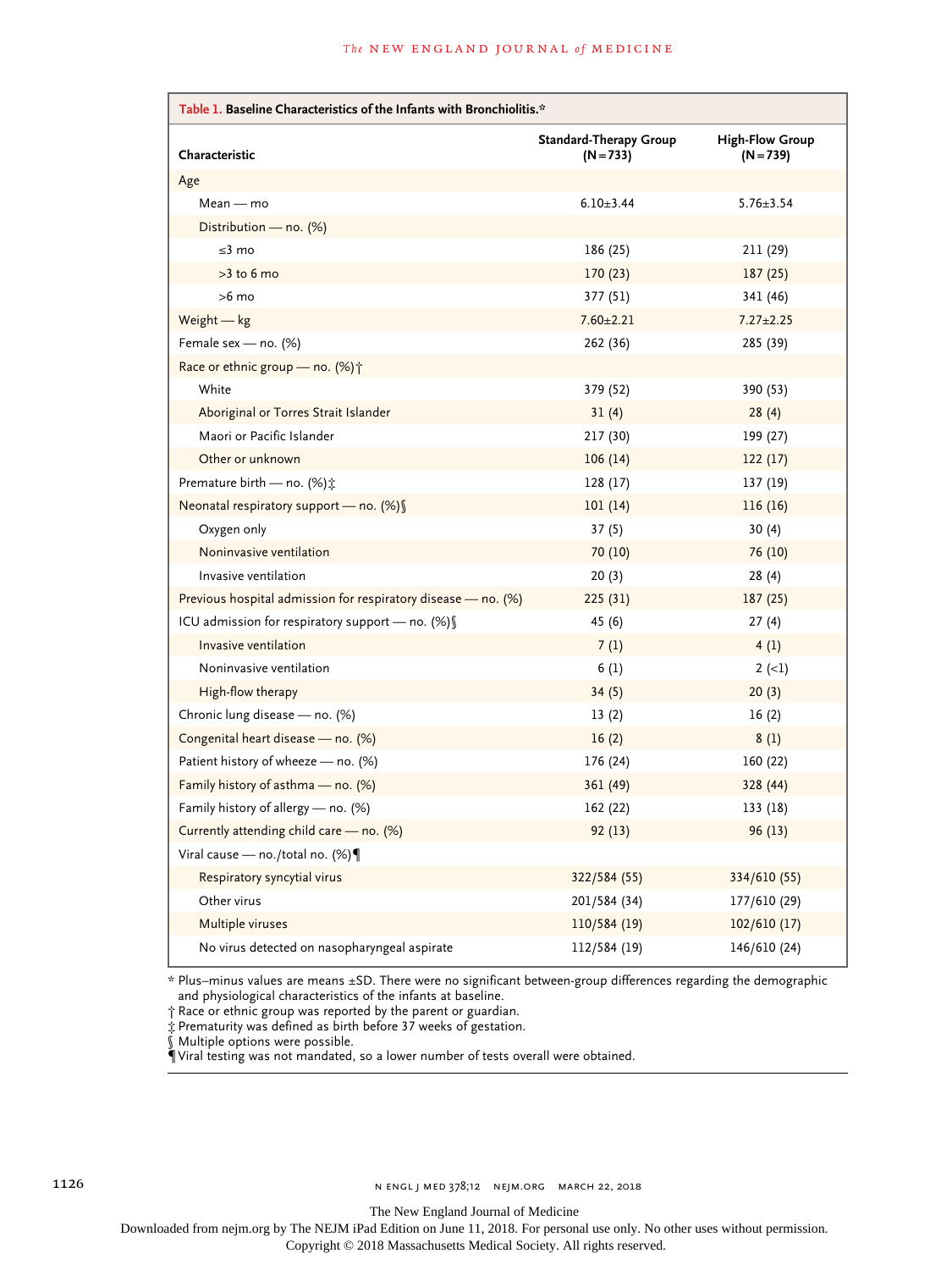(Table S2 in the Supplementary Appendix). There were no primary-outcome differences in the subgroups (Table S3 in the Supplementary Appendix).

## **Secondary Outcomes**

There were no significant between-group differences in the duration of hospital stay, the duration of stay in the ICU, or the duration of oxygen therapy (Table 3, and Fig. S2A and S2B in the Supplementary Appendix). In all 167 infants in the standard-therapy group who had treatment failure and received escalation of care, clinicians opted to offer high-flow therapy as a rescue treatment. Among these 167 infants, 102 (61%) had a response to high-flow rescue therapy; in 65 infants (39%), rescue high-flow therapy was ineffective, and the infants were transferred to an ICU. Overall, 35 infants (2%) were transferred from a hospital without an on-site ICU to another hospital. A total of 12 infants (1%) underwent intubation, including 8 infants in the highflow group and 4 in the standard-therapy group  $(P=0.39)$ . Data regarding medications are provided in Table S4 in the Supplementary Appendix. The rate of adverse events was low in each group, with one pneumothorax occurring in each group (no drainage needed). No life-threatening serious adverse events were observed, including no instances of emergency intubation or cardiac arrest.

## Discussion

In this multicenter, randomized, controlled trial involving infants with bronchiolitis and hypoxemia, we found that significantly fewer infants in the high-flow group than in the standardtherapy group received escalation of care. There was no significant between-group difference in the incidence of adverse events. There was no evidence of a shorter duration of oxygen therapy, lower rate of ICU admission, or shorter duration of hospital stay in infants receiving high-flow oxygen therapy than in those receiving standard subnasal oxygen therapy.

Our findings are supported by the results of a recent smaller trial, $21$  which showed a similar effect size, with a lower treatment-failure rate in



**Figure 2. Kaplan–Meier Plot of the Proportion of Infants with Bronchiolitis** 

the high-flow group than in the standard-therapy group (14% vs. 33%). No significant differences in the duration of oxygen therapy and the duration of hospital stay were found in that trial. As in our trial, clinicians were allowed to use rescue high-flow oxygen therapy for infants in the standard-therapy group if they had treatment failure. Oxygen-saturation levels of less than 90% were an exclusion criterion. In contrast, our trial specifically targeted infants with hypoxemia and bronchiolitis, and we excluded infants with acutely life-threatening bronchiolitis leading to immediate respiratory support and intubation.

The primary outcome in our pragmatic trial included escalation of care and the meeting of at least three of four clinical criteria. Escalation of care was allowed if clinically warranted in the judgment of the treating clinician; this was necessary as a safeguard, given that our trial tested an intervention that had been previously performed only in ICUs. Clinicians escalated care in 34% of the infants who did not meet at least three of the four prespecified clinical criteria, according to the independent chart review we conducted. This relatively high percentage indicates that the selected clinical criteria may not comprehensively cover the clinical decision pro-

The New England Journal of Medicine

Downloaded from nejm.org by The NEJM iPad Edition on June 11, 2018. For personal use only. No other uses without permission.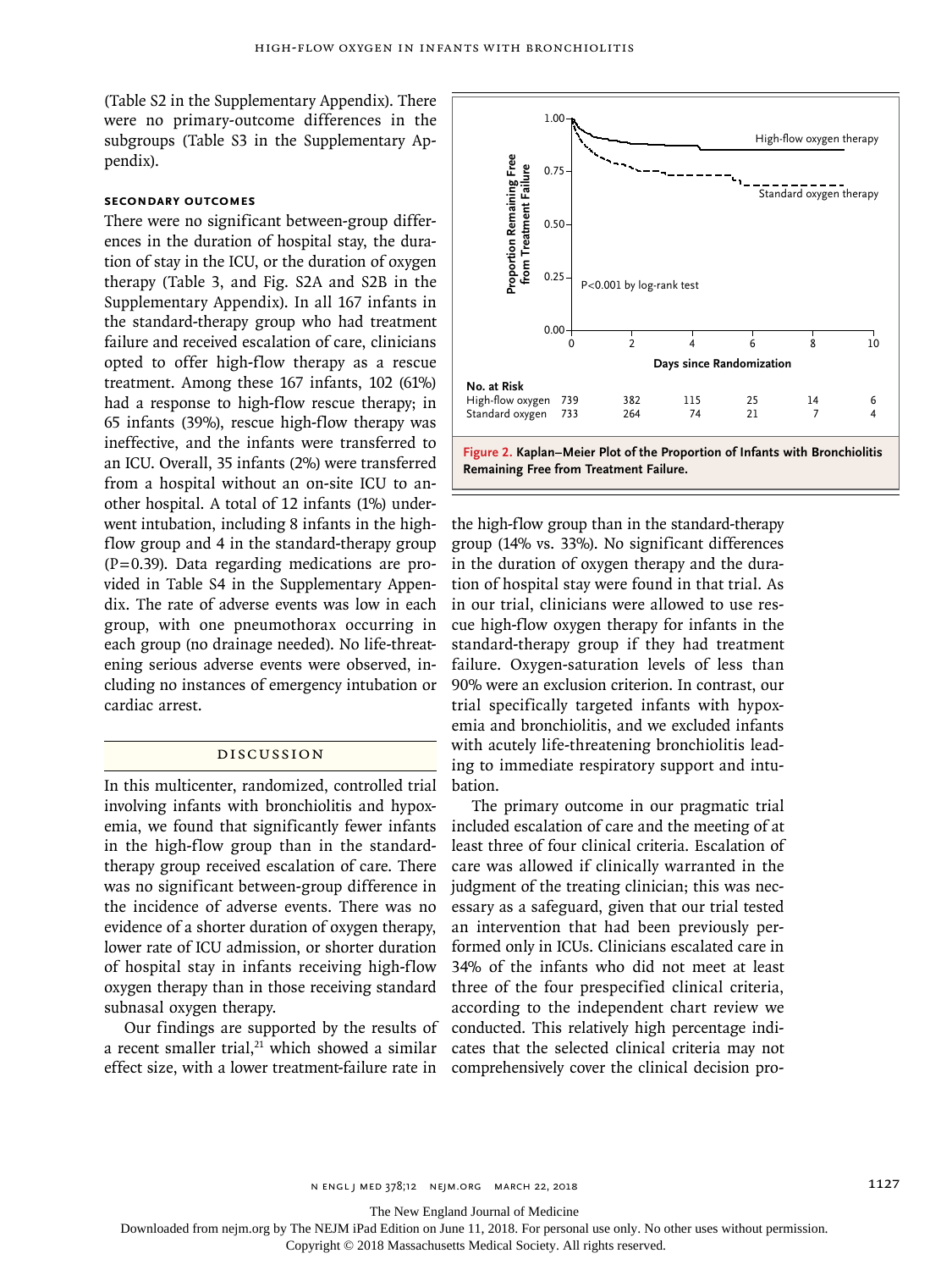| Table 2. Primary Outcome in the Trial Cohort and Outcomes in Subgroups of Infants Who Received Escalation of Care."                                                                                                                                                                                                                                                                                                                                            |                                       |                                |                                                 |                             |                |
|----------------------------------------------------------------------------------------------------------------------------------------------------------------------------------------------------------------------------------------------------------------------------------------------------------------------------------------------------------------------------------------------------------------------------------------------------------------|---------------------------------------|--------------------------------|-------------------------------------------------|-----------------------------|----------------|
| Outcome                                                                                                                                                                                                                                                                                                                                                                                                                                                        | Standard-Therapy Group<br>$(N = 733)$ | High-Flow Group<br>$(N = 739)$ | Mean Difference<br>Relative Risk or<br>(95% CI) | Risk Difference<br>(95% CI) | <b>P</b> Value |
|                                                                                                                                                                                                                                                                                                                                                                                                                                                                |                                       |                                |                                                 | percentage points           |                |
| Escalation of care in overall trial cohort                                                                                                                                                                                                                                                                                                                                                                                                                     |                                       |                                |                                                 |                             |                |
| Treatment failure - no. (%)                                                                                                                                                                                                                                                                                                                                                                                                                                    | 167 (23)                              | 87 (12)                        | 0.52(0.40 to 0.66)                              | $-11(-15$ to $-7)$          | 0.001          |
| Interval between enrollment and escalation - days                                                                                                                                                                                                                                                                                                                                                                                                              | $0.67 + 0.83$                         | $0.72 \pm 0.82$                | $0.05 (-0.17 to 0.26)$                          |                             | 0.67           |
| (%)<br>- no./total no.<br>Treatment failure according to age-                                                                                                                                                                                                                                                                                                                                                                                                  |                                       |                                |                                                 |                             | $0.60^{+1}$    |
| $\leq$ 3 mo                                                                                                                                                                                                                                                                                                                                                                                                                                                    | 55/186 (30)                           | 34/211 (16)                    | 0.55(0.36 to 0.81)                              | $-13 (-22 to -5)$           |                |
| $>3$ to 6 mo                                                                                                                                                                                                                                                                                                                                                                                                                                                   | 34/170 (20)                           | 22/187 (12)                    | 0.59 (0.35 to 0.99)                             | $-8$ $(-16$ to $-1)$        |                |
| $>6$ mo                                                                                                                                                                                                                                                                                                                                                                                                                                                        | 78/377 (21)                           | 31/341 (9)                     | $0.44$ $(0.29$ to $0.66)$                       | $-12$ $(-17$ to $-7)$       |                |
| no./total no. (%)<br>Treatment failure according to on-site ICU status                                                                                                                                                                                                                                                                                                                                                                                         |                                       |                                |                                                 |                             | 0.0011         |
| $\frac{1}{2}$                                                                                                                                                                                                                                                                                                                                                                                                                                                  | 69/247 (28)                           | 20/270 (7)                     | $0.27$ (0.16 to 0.43)                           | $-21 (-27 to -14)$          |                |
| Yes                                                                                                                                                                                                                                                                                                                                                                                                                                                            | 98/486 (20)                           | 67/469 (14)                    | 0.71(0.53 to 0.95)                              | $-6$ $(-11$ to $-1)$        |                |
| Treatment failure according to premature birth status - no./total no. (%)                                                                                                                                                                                                                                                                                                                                                                                      |                                       |                                |                                                 |                             |                |
| Yes                                                                                                                                                                                                                                                                                                                                                                                                                                                            | 38/128 (30)                           | 27/137 (20)                    | 0.66 (0.42 to 1.05)                             | $-10$ $(-20$ to 0)          | 0.193          |
| $\frac{1}{2}$                                                                                                                                                                                                                                                                                                                                                                                                                                                  | 129/605 (21)                          | 60/601 (10)                    | 0.47(0.35 to 0.63)                              | $-11(-15 to -7)$            |                |
| /total no. (%)<br>Treatment failure according to virus detected - no.                                                                                                                                                                                                                                                                                                                                                                                          |                                       |                                |                                                 |                             | 0.57%          |
| Respiratory syncytial virus                                                                                                                                                                                                                                                                                                                                                                                                                                    | 81/322 (25)                           | 50/334 (15)                    | 0.60(0.43 to 0.83)                              | $-10(-16 to -4)$            |                |
| Other                                                                                                                                                                                                                                                                                                                                                                                                                                                          | 35/150 (23)                           | 15/130 (12)                    | 0.50(0.27 to 0.89)                              | $-12(-21$ to $-3)$          |                |
| Not tested                                                                                                                                                                                                                                                                                                                                                                                                                                                     | 261                                   | 275                            |                                                 |                             |                |
| Escalation of care in infants who met ≥3 of 4 criteria                                                                                                                                                                                                                                                                                                                                                                                                         |                                       |                                |                                                 |                             |                |
| Treatment failure - no. (%)                                                                                                                                                                                                                                                                                                                                                                                                                                    | 115 (16)                              | 53(7)                          | $0.46$ $(0.33$ to $0.63)$                       | $-9(-12 to -5)$             | 0.001          |
| Interval between enrollment and escalation - days                                                                                                                                                                                                                                                                                                                                                                                                              | $0.64 \pm 0.64$                       | $0.73 + 0.80$                  | $0.09 (-0.14 to 0.32)$                          |                             | 0.43           |
| (%)<br>Treatment failure according to age - no./total no.                                                                                                                                                                                                                                                                                                                                                                                                      |                                       |                                |                                                 |                             | 0.851          |
| $\leq$ 3 mo                                                                                                                                                                                                                                                                                                                                                                                                                                                    | 35/186 (19)                           | 19/211 (9)                     | $0.48$ (0.27 to 0.83)                           | $-10(-17 to -3)$            |                |
| $>3$ to 6 mo                                                                                                                                                                                                                                                                                                                                                                                                                                                   | 29/170 (17)                           | 15/187(8)                      | 0.47 (0.25 to 0.88)                             | $-9$ $(-16$ to $-2)$        |                |
| $>6$ mo                                                                                                                                                                                                                                                                                                                                                                                                                                                        | 51/377(14)                            | 19/341 (6)                     | 0.41 (0.24 to 0.70)                             | $-8(-12 \text{ to } -4)$    |                |
| - no./total no. (%)<br>Treatment failure according to on-site ICU status -                                                                                                                                                                                                                                                                                                                                                                                     |                                       |                                |                                                 |                             | $-0.0011$      |
| $\frac{1}{2}$                                                                                                                                                                                                                                                                                                                                                                                                                                                  | 51/247 (21)                           | 12/270 (4)                     | $0.22$ $(0.11$ to $0.40)$                       | $-16$ $(-22$ to $-11)$      |                |
| Yes                                                                                                                                                                                                                                                                                                                                                                                                                                                            | 64/486 (13)                           | 41/469 (9)                     | 0.66 (0.45 to 0.98)                             | $-4(-8 \text{ to } -1)$     |                |
| Treatment failure according to premature birth status - no./total no. (%)                                                                                                                                                                                                                                                                                                                                                                                      |                                       |                                |                                                 |                             | 0.851          |
| Yes                                                                                                                                                                                                                                                                                                                                                                                                                                                            | 27/128 (21)                           | 19/137 (14)                    | $0.66$ $(0.37$ to $1.16)$                       | $-7$ ( $-16$ to 2)          |                |
| $\frac{1}{2}$                                                                                                                                                                                                                                                                                                                                                                                                                                                  | 88/605 (15)                           | 34/601 (6)                     | 0.39 (0.26 to 0.58)                             | $-9$ $(-12$ to $-6)$        |                |
| * Plus-minus values are means ±SD. Escalation of care occurred if infants met three of four prespecified clinical criteria. ICU denotes intensive care unit.<br>† The difference between rates is expressed as a relative risk, and the difference between outcomes that were assessed in days are shown in days.<br>t The P values for all the subgroup analyses represent the test of homogeneity across the odds ratios that were compared among subgroups. |                                       |                                |                                                 |                             |                |

1128 **n ENGL J MED 378;12 NEJM.ORG MARCH 22, 2018** 

The New England Journal of Medicine

Downloaded from nejm.org by The NEJM iPad Edition on June 11, 2018. For personal use only. No other uses without permission.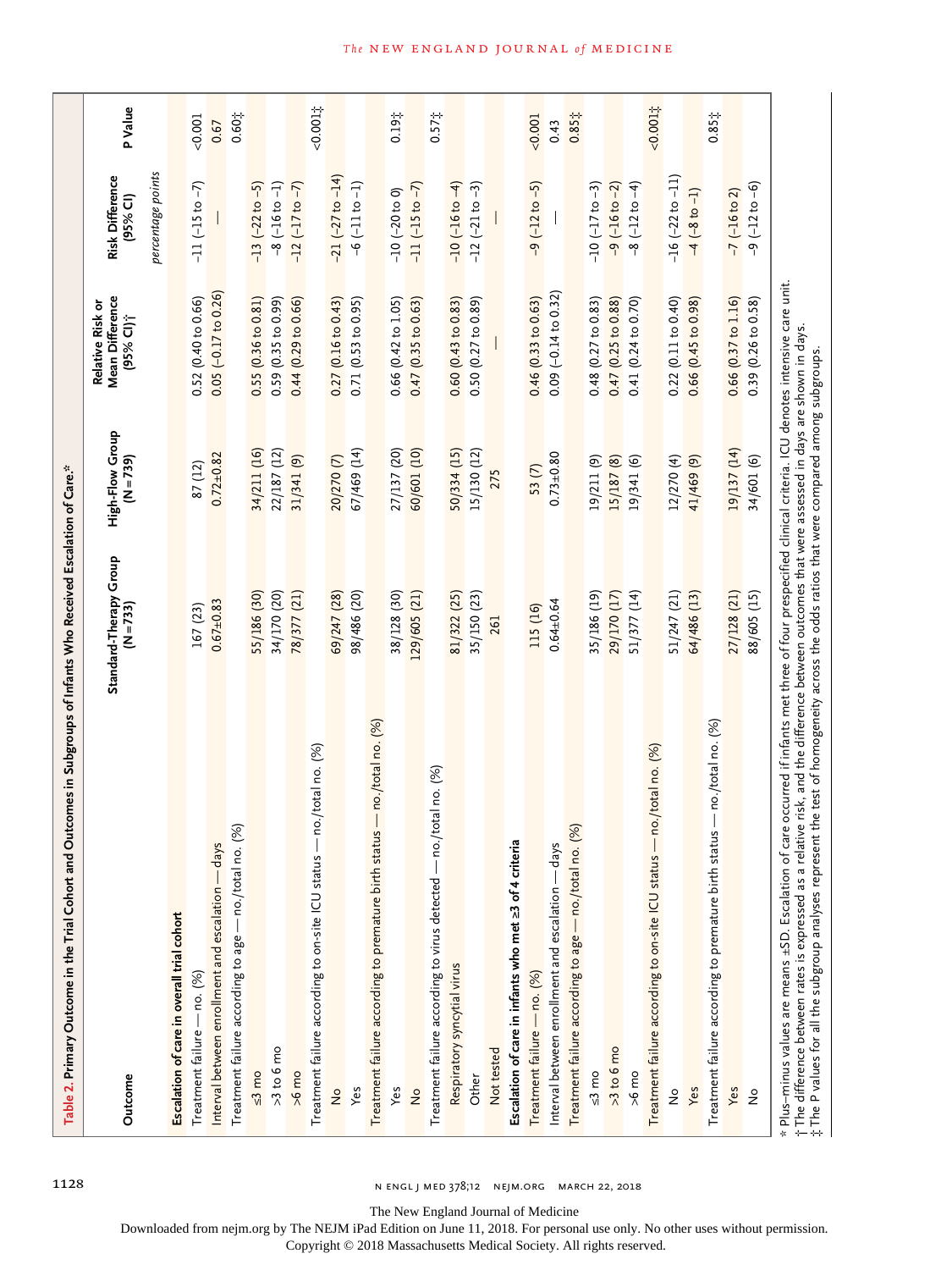| Table 3. Secondary Outcomes, Reasons for Escalation of Care, and Adverse Events.* |                                          |                                          |                                                       |         |  |  |
|-----------------------------------------------------------------------------------|------------------------------------------|------------------------------------------|-------------------------------------------------------|---------|--|--|
| Variable                                                                          | Standard-Therapy<br>Group<br>$(N = 733)$ | <b>High-Flow</b><br>Group<br>$(N = 739)$ | Odds Ratio or<br><b>Mean Difference</b><br>(95% CI) † | P Value |  |  |
| Secondary outcomes                                                                |                                          |                                          |                                                       |         |  |  |
| Duration of stay in hospital - days                                               | $2.94 \pm 2.73$                          | $3.12 \pm 2.43$                          | $0.18$ (-0.09 to 0.44)                                | 0.19    |  |  |
| Duration of stay in ICU - days;                                                   | $2.72 \pm 2.31$                          | $2.63 \pm 1.70$                          | $-0.09$ ( $-0.74$ to 0.55)                            | 0.78    |  |  |
| Duration of oxygen therapy - days                                                 | $1.87 + 2.09$                            | $1.81 + 2.18$                            | $-0.06$ ( $-0.28$ to 0.16)                            | 0.61    |  |  |
| <b>Escalation of care</b>                                                         |                                          |                                          |                                                       |         |  |  |
| Failure of standard therapy and rescue high-flow<br>therapy - no./total no. (%)   | 65/167 (39)                              | NA                                       |                                                       |         |  |  |
| Transfer to ICU - no. (%)                                                         | 65(9)                                    | 87(12)                                   | 1.37 (0.96 to 1.95)                                   | 0.08    |  |  |
| Transfer to ICU in another hospital - no./total no. (%)                           | 15/247(6)                                | 20/270 (7)                               | 1.24 (0.59 to 2.61)                                   | 0.60    |  |  |
| Transfer to on-site ICU - no./total no. (%)                                       | 50/486(10)                               | 67/469 (14)                              | 1.45 (0.97 to 2.19)                                   | 0.07    |  |  |
| Intubation - no./total no. (%)                                                    | 4/733(1)                                 | 8/739(1)                                 | 1.99 (0.60 to 6.65)                                   | 0.39    |  |  |
| Adverse event - no. (%)                                                           |                                          |                                          |                                                       |         |  |  |
| Serious adverse event                                                             | $\mathbf 0$                              | 0                                        |                                                       |         |  |  |
| Pneumothorax                                                                      | $1 (-1)$                                 | $1 (-1)$                                 |                                                       |         |  |  |
| Emergency intubation                                                              | 0                                        | 0                                        |                                                       |         |  |  |
| Cardiac arrest                                                                    | $\mathbf{0}$                             | $\Omega$                                 |                                                       |         |  |  |
| Respiratory arrest                                                                | 0                                        | 0                                        |                                                       |         |  |  |
| Apneas                                                                            | $3(-1)$                                  | $3(-1)$                                  |                                                       |         |  |  |
| Clinical criteria met at escalation of care - no./total no. (%)                   |                                          |                                          |                                                       |         |  |  |
| Met $\geq$ 3 of 4 criteria                                                        | 115/167(69)                              | 53/87(61)                                | 0.71 (0.40 to 1.26)                                   | 0.26    |  |  |
| Persistent tachycardia                                                            | 115/167 (69)                             | 49/87 (56)                               | 0.58 (0.33 to 1.03)                                   | 0.06    |  |  |
| Persistent tachypnea                                                              | 128/167(77)                              | 63/87(72)                                | 0.80 (0.43 to 1.51)                                   | 0.55    |  |  |
| Increasing use of oxygen                                                          | 50/167 (30)                              | 37/87(43)                                | 1.73 (0.98 to 3.08)                                   | 0.06    |  |  |
| Early-warning tool-triggered review                                               | 129/167(77)                              | 68/87 (78)                               | 1.05 (0.54 to 2.07)                                   | 0.99    |  |  |
| Severity of disease at time of escalation of care                                 |                                          |                                          |                                                       |         |  |  |
| No. of patients with data                                                         | 165                                      | 87                                       |                                                       |         |  |  |
| Heart rate - beats/min                                                            | $164.1 \pm 19.9$                         | $162.5 \pm 20.9$                         | $-1.62$ (-6.90 to 3.66)                               | 0.55    |  |  |
| Respiratory rate - breaths/min                                                    | $54.6 \pm 12.4$                          | $62.6 \pm 15.2$                          | 8.02 (4.51 to 11.5)                                   | < 0.001 |  |  |
| Transcutaneous oxygen saturation $-$ %                                            | $96.4 + 3.96$                            | $96.3 + 2.99$                            | $-0.11$ ( $-1.07$ to 0.84)                            | 0.82    |  |  |

\* Plus–minus values are means ±SD. NA denotes not applicable.

† Odds ratios are presented for differences between rates, and mean differences are presented for other outcomes.

‡ Duration of stay in the ICU was assessed in the 65 patients in the standard-therapy group and in the 87 in the high-flow group who were admitted to the ICU.

Data on the duration of oxygen therapy were missing for two patients in the standard-therapy group and for one in the high-flow group.

¶ Because the analysis was based on small numbers, no statistical values are given.

 $\|$  Data on the respiratory rate were missing for one patient in the standard-therapy group.

judgment were not captured in this trial when the trial was not blinded and that a similar proescalation of care occurred. However, the rela-portion of infants in each group met the clinical tive effect size was similar in analyses involving criteria, we conclude that there was unlikely to all infants receiving escalation of care and in be a major bias due to variation in judgment those involving infants receiving escalation of among the attending clinicians. care in the presence of at least three of the four

cess and suggests that other elements in clinical prespecified clinical criteria. Considering that

All 167 infants in the standard-therapy group

The New England Journal of Medicine

Downloaded from nejm.org by The NEJM iPad Edition on June 11, 2018. For personal use only. No other uses without permission.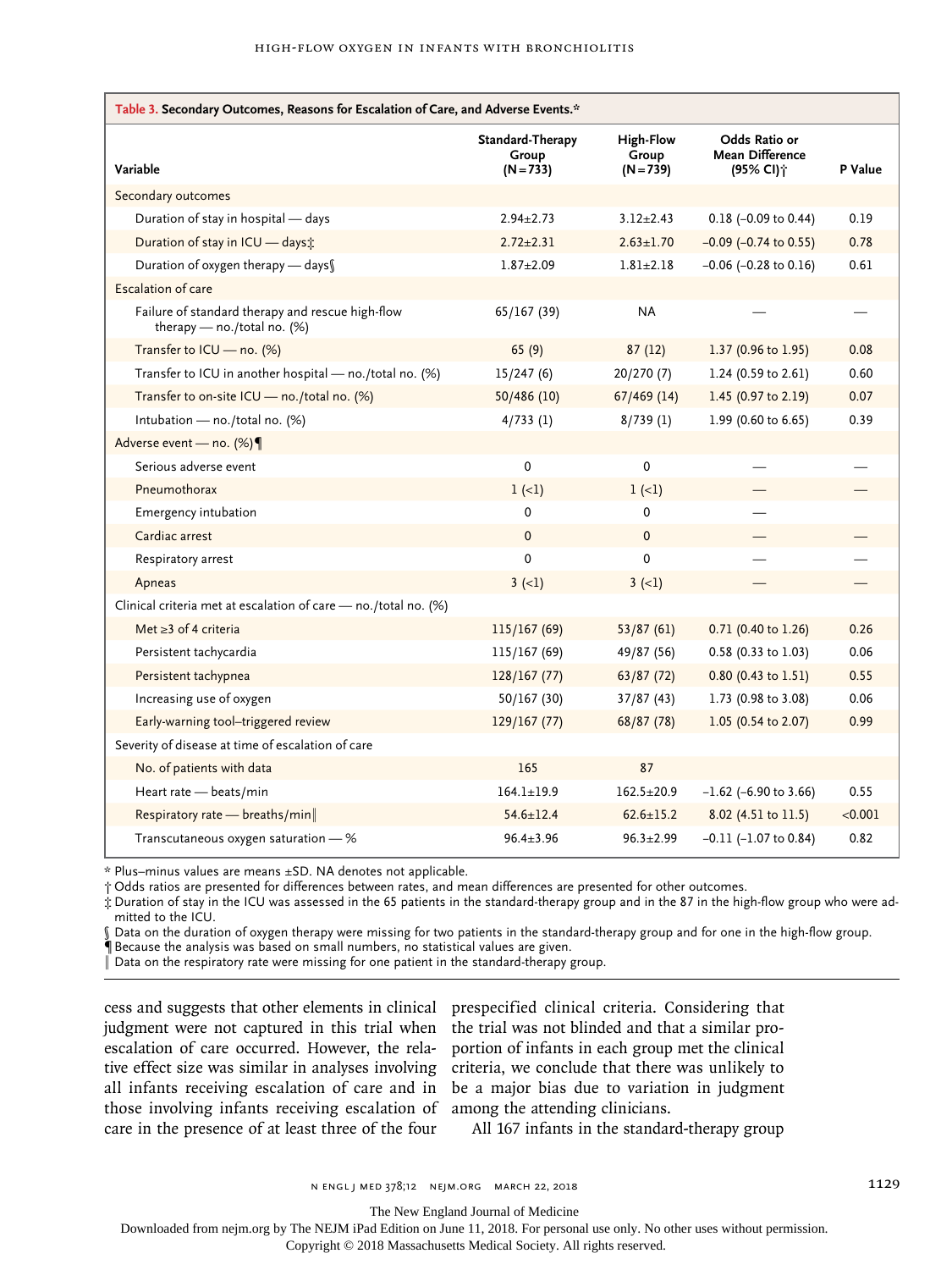who had escalation of care to high-flow therapy in a general pediatric inpatient ward, including 65 (39%) who had treatment failure with rescue high-flow therapy, were admitted to a pediatric ICU. The trial protocol did not offer any "rescue" option in the general inpatient unit for infants who had treatment failure with high-flow therapy; these infants were all admitted directly to a pediatric ICU. The overall rate of ICU admissions was lower than rates in a previous report<sup>2</sup>; only 1% of the patients in our trial underwent intubation (Table 3).

Our study had certain limitations. It was not possible to mask the oxygen-delivery method. To minimize bias, we used prespecified clinical criteria for the escalation of care. This pragmatic design reflects current practice across many institutions. The rescue use of high-flow oxygen therapy reflected a real-world scenario, because high-flow therapy was used as standard practice in Australia and New Zealand at the time of our trial. Denying clinicians the option to use rescue high-flow oxygen therapy in infants in the standard-oxygen group would have prevented us from performing the trial.

In conclusion, our randomized, controlled trial involving infants with bronchiolitis showed a significantly lower rate of escalation of care due to treatment failure when high-flow oxygen therapy was used early during the hospital admission than when standard oxygen therapy was used.

Supported by a project grant (GNT1081736) from the National Health and Medical Research Council (NHMRC) and by the Queensland Emergency Medical Research Fund. Regional site funding was obtained for Ipswich Hospital from the Ipswich Hospital Foundation and for the Gold Coast University Hospital (GCUH) from the GCUH Foundation. Dr. Babl was supported in part by a Royal Children's Hospital Foundation grant, a Melbourne Campus Clinician Scientist Fellowship, and an NHMRC Practitioner Fellowship. Drs. Fraser and Schibler received a research fellowship from the Queensland Health Department. The Paediatric Research in Emergency Departments International Collaborative (PREDICT) sites were supported by a Centre of Research Excellence grant (GNT1058560) for pediatric emergency medicine from the NHMRC. Sites in Victoria, Australia, received infrastructure support from the Victorian Government Infrastructure Support Program, Melbourne. Dr. Dalziel was supported in part by a grant from the Health Research Council of New Zealand, Auckland. The Townsville Hospital was supported in part by a SERTA (Study, Education, and Research Trust Account) grant.

Disclosure forms provided by the authors are available with the full text of this article at NEJM.org.

We thank the participating families, the staff of the emergency and pediatric departments, and the research assistants at the trial sites.

#### **Appendix**

The authors' affiliations are as follows: the Pediatric Critical Care Research Group, Centre for Children's Health Research, Lady Cilento Children's Hospital, and Mater Research Institute (D.F., L.J.S., A.S.), the Schools of Medicine (D.F., L.J.S., J.F.F., A.S.) and Public Health (M.J.), University of Queensland, and the Critical Care Research Group, Adult Intensive Care Service, Prince Charles Hospital (D.F., J.F.F.), Brisbane, the Paediatric Research in Emergency Departments International Collaborative (PREDICT), Parkville, VIC (D.F., F.E.B., E.O., S.C., J.N., J.F., S.R.D., A.S.), Royal Children's Hospital, the Emergency Department, Murdoch Children's Research Institute, and the Department of Paediatrics, Faculty of Medicine, Dentistry, and Health Sciences, University of Melbourne, Melbourne, VIC (F.E.B., E.O.), the Department of Medicine, School of Clinical Sciences, Monash University, and the Paediatric Emergency Department, Monash Medical Centre, Monash Health, Clayton, VIC (S.C.), and the College of Medicine and Dentistry, James Cook University, and the Emergency Department, Townsville Hospital, Townsville, QLD (J.F.) — all in Australia; the Department of Pediatrics, Bern University Hospital, Inselspital, University of Bern, Bern, Switzerland (L.J.S.); KidzFirst Middlemore Hospital and the University of Auckland (J.N.) and the Children's Emergency Department, Starship Children's Hospital, and Liggins Institute, University of Auckland (S.R.D.), Auckland, New Zealand; and Health Economics Group, Norwich Medical School, University of East Anglia, Norwich, United Kingdom (J.A.W.).

#### **References**

**1.** Meissner HC. Viral bronchiolitis in children. N Engl J Med 2016;374:62-72. **2.** Hasegawa K, Tsugawa Y, Brown DF, Mansbach JM, Camargo CA Jr. Trends in bronchiolitis hospitalizations in the United States, 2000-2009. Pediatrics 2013;132: 28-36.

**3.** Schlapbach LJ, Straney L, Gelbart B, et al. Burden of disease and change in practice in critically ill infants with bronchiolitis. Eur Respir J 2017;49(6):1601648. **4.** Fernandes RM, Hartling L. Glucocorticoids for acute viral bronchiolitis in infants and young children. JAMA 2014; 311:87-8.

**5.** Zorc JJ, Hall CB. Bronchiolitis: recent evidence on diagnosis and management. Pediatrics 2010;125:342-9.

**6.** Oakley E, Borland M, Neutze J, et al. Nasogastric hydration versus intravenous hydration for infants with bronchiolitis: a randomised trial. Lancet Respir Med 2013;1:113-20.

**7.** Long E, Babl FE, Duke T. Is there a role for humidified heated high-flow nasal cannula therapy in paediatric emergency departments? Emerg Med J 2016;33: 386-9.

**8.** Essouri S, Chevret L, Durand P, Haas V, Fauroux B, Devictor D. Noninvasive positive pressure ventilation: five years of experience in a pediatric intensive care unit. Pediatr Crit Care Med 2006;7: 329-34.

**9.** Javouhey E, Barats A, Richard N, Stamm D, Floret D. Non-invasive ventilation as primary ventilatory support for infants with severe bronchiolitis. Intensive Care Med 2008;34:1608-14.

**10.** Lazner MR, Basu AP, Klonin H. Noninvasive ventilation for severe bronchiolitis: analysis and evidence. Pediatr Pulmonol 2012;47:909-16.

**11.** Manley BJ, Owen LS, Doyle LW, et al. High-flow nasal cannulae in very preterm

The New England Journal of Medicine

Downloaded from nejm.org by The NEJM iPad Edition on June 11, 2018. For personal use only. No other uses without permission.